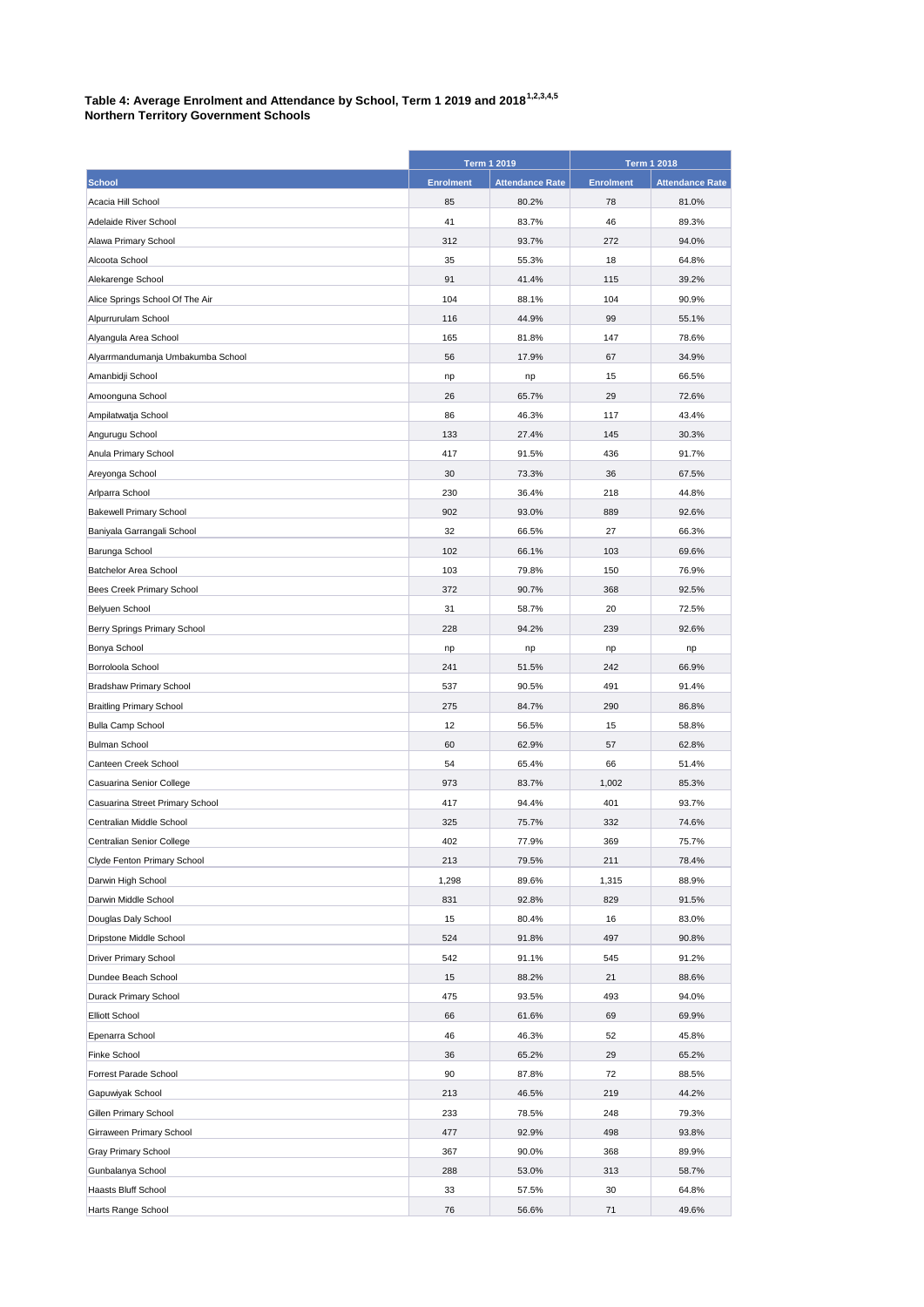|                                                 |                  | <b>Term 1 2019</b>     |                  | <b>Term 1 2018</b>     |
|-------------------------------------------------|------------------|------------------------|------------------|------------------------|
| <b>School</b>                                   | <b>Enrolment</b> | <b>Attendance Rate</b> | <b>Enrolment</b> | <b>Attendance Rate</b> |
| Henbury School                                  | 141              | 84.9%                  | 131              | 85.7%                  |
| Howard Springs Primary School                   | 295              | 89.8%                  | 267              | 89.9%                  |
| Humpty Doo Primary School                       | 390              | 89.5%                  | 406              | 90.9%                  |
| Imanpa School                                   | 19               | 71.4%                  | 13               | 80.4%                  |
| Jabiru Area School                              | 212              | 78.9%                  | 224              | 80.6%                  |
| Jilkminggan School                              | 92               | 68.6%                  | 86               | 64.9%                  |
| Jingili Primary School                          | 322              | 92.8%                  | 340              | 93.0%                  |
| Kalkaringi School                               | 159              | 57.2%                  | 169              | 65.8%                  |
| Karama Primary School                           | 191              | 85.5%                  | 199              | 84.4%                  |
| Katherine High School                           | 621              | 70.6%                  | 653              | 67.9%                  |
| Katherine School Of The Air                     | 159              |                        | 141              |                        |
| Katherine South Primary School                  | 348              | 88.6%                  | 394              | 87.5%                  |
| Kiana School                                    |                  |                        | np               | np                     |
| Kintore Street School                           | 52               | 71.9%                  | 53               | 75.4%                  |
| Lajamanu School                                 | 189              | 45.8%                  | 212              | 51.2%                  |
| Laramba School                                  | 68               | 65.0%                  | 67               | 72.7%                  |
| Larapinta Primary School                        | 362              | 89.9%                  | 392              | 89.7%                  |
| Larrakeyah Primary School                       | 479              | 93.2%                  | 493              | 92.7%                  |
| Leanyer Primary School                          | 573              | 92.7%                  | 574              | 92.1%                  |
| Ludmilla Primary School                         | 110              | 85.5%                  | 94               | 80.4%                  |
| MacFarlane Primary School                       | 231              | 72.6%                  | 223              | 74.0%                  |
| Malak Primary School                            | 219              | 86.9%                  | 232              | 87.2%                  |
| Mamaruni School                                 | 55               | 74.4%                  | 67               | 46.4%                  |
| Maningrida College                              | 650              | 45.0%                  | 658              | 50.3%                  |
| Manunda Terrace Primary School                  | 189              | 84.6%                  | 175              | 85.3%                  |
| Manyallaluk School                              | 22               | 55.2%                  | 25               | 62.3%                  |
| Mataranka School                                | 43               | 75.6%                  | 31               | 84.0%                  |
| Mbunghara School                                | np               | np                     | np               | np                     |
| Middle Point School                             | 24               | 77.3%                  | 17               | 85.7%                  |
| Milikapiti School                               | 69               | 61.3%                  | 66               | 71.6%                  |
| Milingimbi School                               | 372              | 50.0%                  | 401              | 43.5%                  |
| Millner Primary School                          | 214              | 81.3%                  | 197              | 86.2%                  |
| Milyakburra School                              | 24               | 43.5%                  | 23               | 48.1%                  |
| Minyerri School                                 | 165              | 60.7%                  | 155              | 68.4%                  |
| Moil Primary School                             | 189              | 87.8%                  | 223              | 87.0%                  |
| Moulden Primary School                          | 305              | 79.3%                  | 311              | 81.0%                  |
| Mount Allan School                              | 63               | 65.5%                  | 70               | 61.4%                  |
| Mulga Bore School                               | 16               | 54.9%                  | 16               | 48.8%                  |
| Murray Downs School                             | 20               | 43.2%                  | 12               | 68.5%                  |
| Mutitjulu School                                | 48               | 61.0%                  | 45               | 61.3%                  |
| Nakara Primary School                           | 607              | 91.3%                  | 589              | 92.0%                  |
| Nemarluk School                                 | 161              | 89.1%                  | 155              | 86.2%                  |
| Neutral Junction School                         | 24               | 62.0%                  | 28               | 61.9%                  |
| Newcastle Waters School                         | 22               | 65.8%                  | 17               | 78.9%                  |
| Nganambala School                               | 27               | 53.8%                  | 30               | 62.7%                  |
| Nganmarriyanga School                           | 140              | 59.6%                  | 174              | 56.4%                  |
| Ngukurr School                                  | 296              | 54.0%                  | 303              | 64.2%                  |
| Nhulunbuy High School                           | 313              | 82.4%                  | 301              | 82.4%                  |
| Nhulunbuy Primary School                        | 476              | 86.6%                  | 424              | 86.2%                  |
| Nightcliff Middle School                        | 324              | 90.0%                  | 292              | 89.5%                  |
| <b>Nightcliff Primary School</b>                | 658              | 90.4%                  | 613              | 90.2%                  |
| Northern Territory School of Distance Education | 337              | 100.0%                 | 349              | 100.0%                 |
| Ntaria School                                   | 207              | 57.7%                  | 188              | 57.1%                  |
| Numbulwar School                                | 159              | 50.3%                  | 185              | 56.6%                  |
| Nyirripi School                                 | 65               | 50.5%                  | 27               | 56.7%                  |
| Palmerston College                              | 1,163            | 84.3%                  | 1,145            | 84.3%                  |